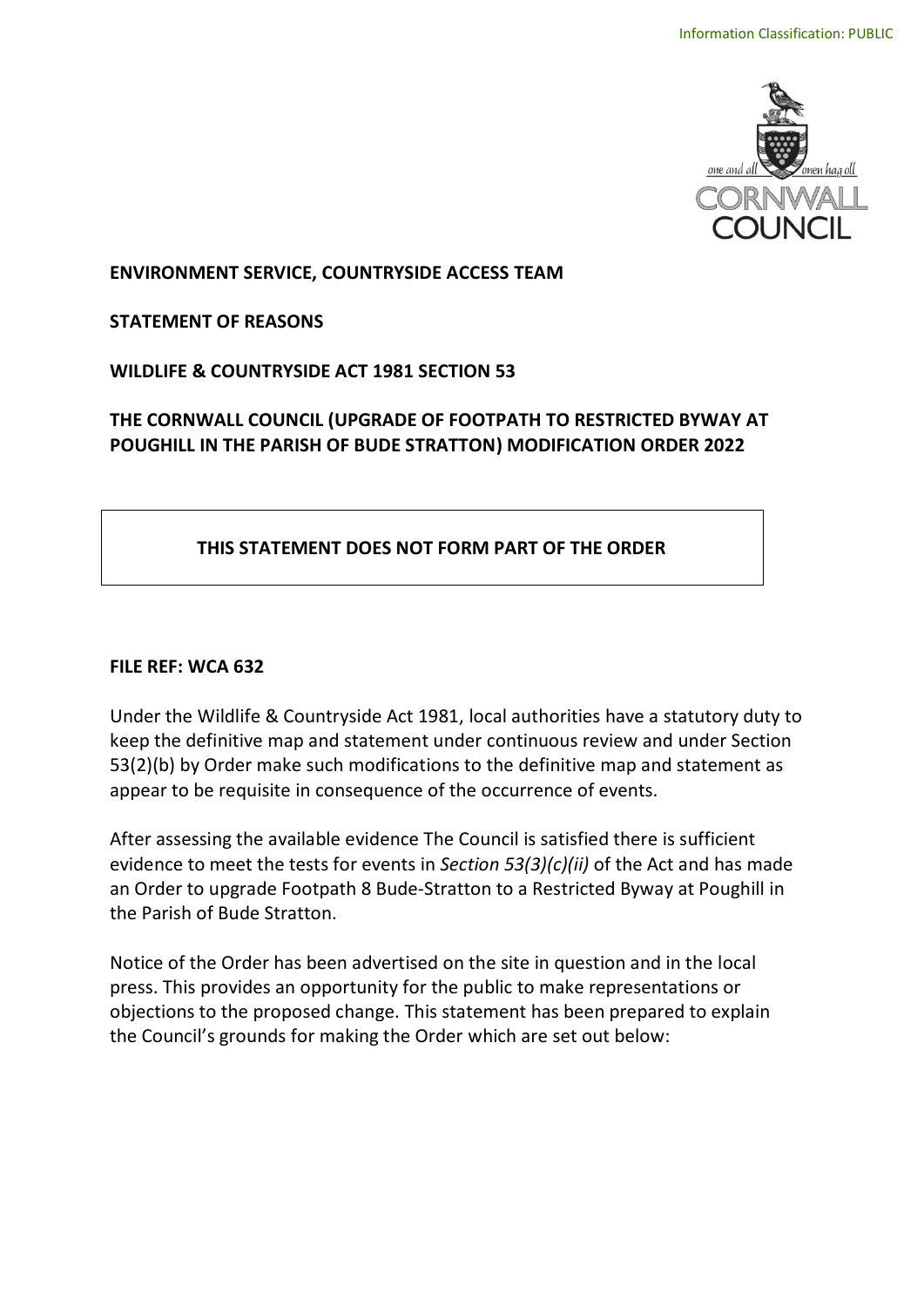#### **THE COUNCIL'S REASONS FOR MAKING AN ORDER**

 *Section 53(3)(c)(ii) The discovery of evidence that a right of way should be recorded with a different status Before making an order the surveying authority must have discovered evidence that (when considered with all other relevant evidence available to the authority) a highway shown in the map and statement as a highway of a particular description ought to be there shown as a highway of a different description.* 

 • Cornwall Council has discovered evidence of deemed dedication of a Restricted Byway at common law. This evidence is sufficient to show that on the balance of probabilities between points A-D on the Order map a length of Public Footpath shown on the definitive map and statement ought to be there shown as a Restricted Byway and that the map and statement should be amended accordingly.

## **HOW THE EVIDENCE MEETS THE TESTS FOR THE INFERENCE OF DEDICATION AT SECTION 32 OF THE HIGHWAYS ACT 1980:**

 *Section 32 sets out that a court or other tribunal, before determining whether a way has or has not been dedicated as a highway, or the date on which such dedication, if any, took place, shall take into consideration any map, plan or history of the locality or other relevant document which is tendered in evidence, and shall give such weight thereto* 

- • As part of the process of determining this matter Cornwall Council has undertaken extensive documentary research involving: the Thomas Martyn Map 1748/49, the Greenwood Map 1826/27; Tithe Map and Apportionment the Finance Act 1910; the Definitive Map record; Ordnance Survey County Register for the Parish of Poughill; the Incremental Value Duty Records of Series maps; Land Registry Documents; and aerial photos.
- • In this case Cornwall Council has placed particular weight on evidence found in the Tithe Survey and District Valuation Map, supported by small-scale commercial maps.
- Order map was recorded as 'Parish Roads and River' at the end of the Apportionment with no tithe payable for this and with no claimed ownership, shown no differently to other roads in the area that are now • The Tithe Survey shows that in the 1840s the section between A-D on the included on the 'list of streets' maintainable at public expense and therefore part of the same highway network at the time.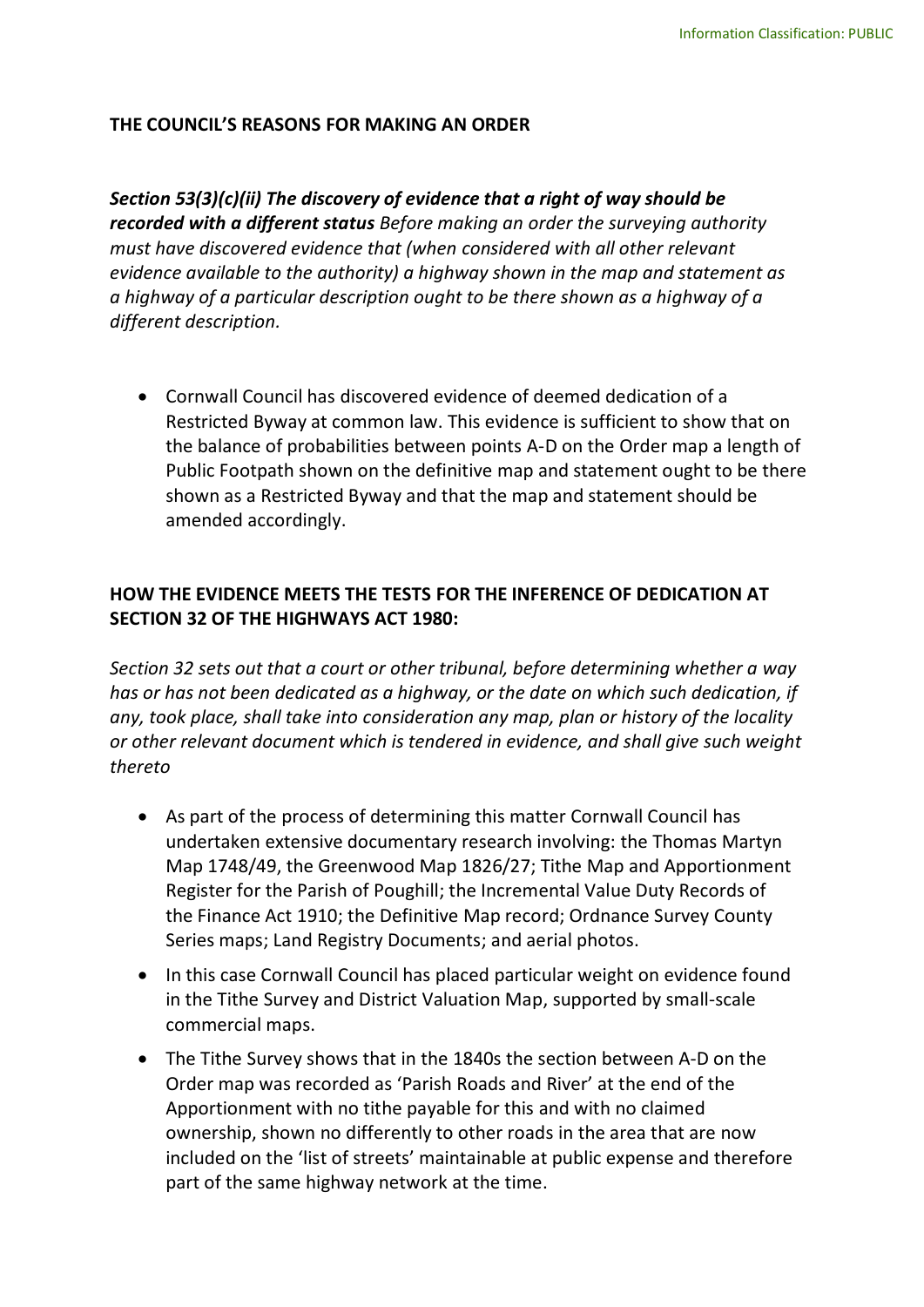- • This is supported by evidence contained in District Valuation Maps produced under the Finance Act 1910 where the route identified on the Order map between B-D is depicted as uncoloured road. The fact almost all individual pieces of land in private ownership were recorded on these maps (identified by coloured boundaries) enables one to deduce valuable information about the existence of untaxed public roads which were generally excluded from therefore benefitted from public vehicular rights and was recognised as a parcels of private land. This is indicative that this part of the claimed route carriageway at the time.
- **•** Definitive Map Orders: Consistency Guidelines revised in April 2016' published by the Planning Inspectorate indicates that tithe maps are generally good evidence of the topography of roads, especially those that form boundaries with tithable land, understanding their full value can only be determined by consideration of all available tithe documents and in conjunction with other reputable maps, but they are statutory documents that provide evidence to which appropriate weight should be given. Furthermore, the guidelines also identify that documents and plans produced under the Finance Act can provide good evidence regarding the status of a way. In all cases the evidence needs to be considered in relation to the other available evidence to establish its value.
- • It is considered that documentary evidence, especially the Tithe Survey supported by the incremental value duty records from the Finance Act 1910, but additionally the Martyn Map 1748, Greenwood Map 1827 and other carriageway at an unknown date in the past. No evidence has been discovered which indicates that public rights along the way have small-scale commercial maps where the lane also appears as a clearly defined highway, indicates the route (A-D) was dedicated as a public subsequently been stopped up.

### **RECORDING A RESTRICTED BYWAY ON THE DEFINITIVE MAP:**

 • While the evidence points to the fact a public carriageway has been dedicated over the route between A-D on the Order map, Section 67 of the Natural Environment and Rural Communities Act 2006 extinguishes certain existing public rights of way for mechanically propelled vehicles unless the way qualifies under one or more exceptions introduced in subsection 67(2), then subsection 70(1) of the above act provides for restricted byways to be established and recorded on the definitive map and statement. In this instance none of the five exceptions in subsection 67(2) are met, so the route between points A-D on the Order map can only be added as a restricted byway.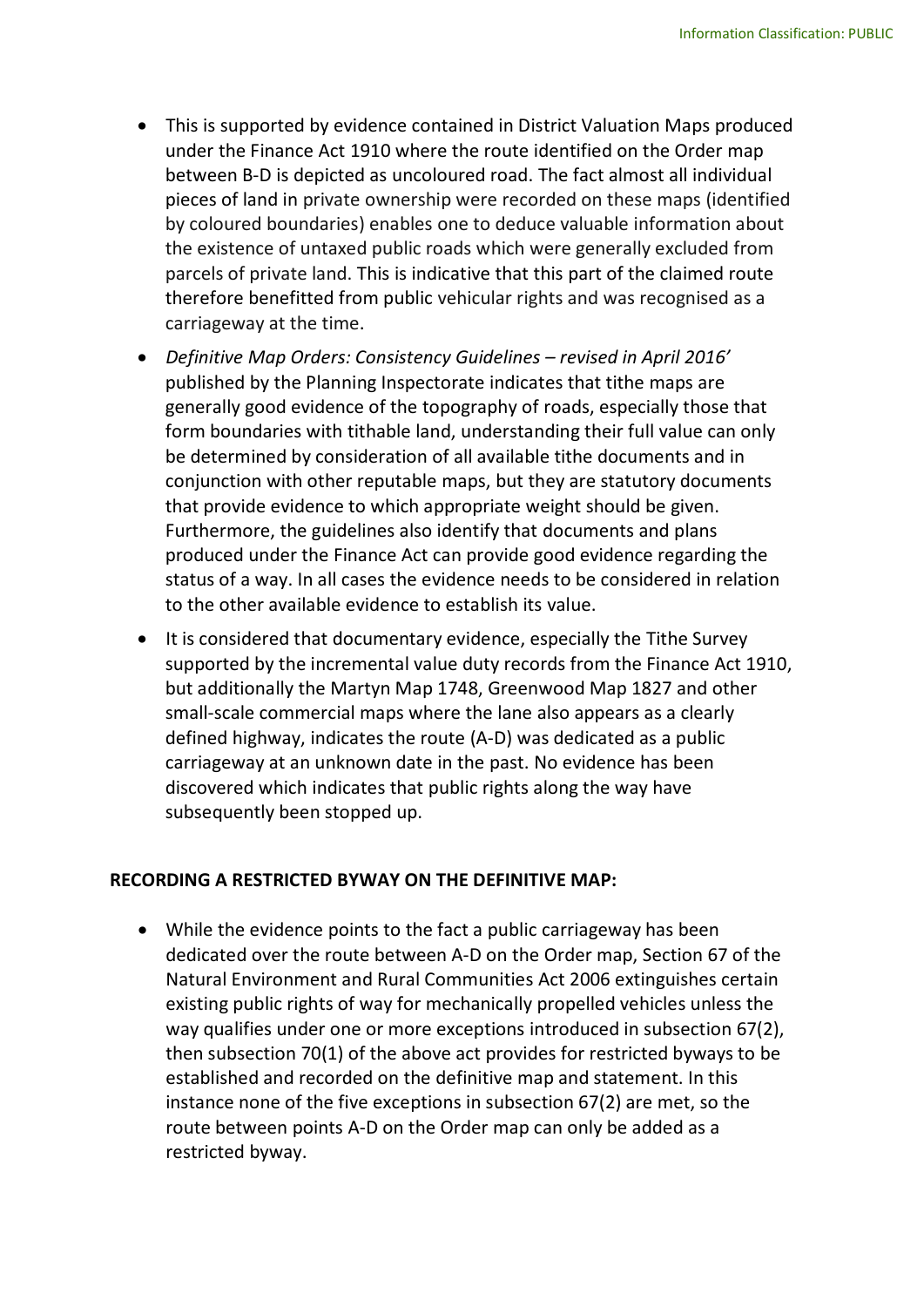• Given anticipated and understandable concerns from landowners about possible restrictions on their use of motorised vehicles to access their homes when rights they previously believed existed are extinguished under subsection 67(1), it is worth noting that subsection 67(5) of the NERC Act 2006 provides a private right of way for mechanically propelled vehicles for those persons who have reasonable need for access by mechanically propelled vehicle to land in which they have an interest and this extends to landowners, occupiers, tenants and includes lawful visitors to the land including business, trade or professional.

# **GROUNDS ON WHICH REPRESENTATIONS AND OBJECTIONS MAY BE MADE UNDER WILDLIFE & COUNTRYSIDE ACT 1981 SECTION 53**

 The right of objection to an order is a statutory right, but it should be exercised in a reasonable manner. Definitive Map Modification Orders do not create new rights. Relevant representations or objections are those based on evidence of the existence or non-existence of rights, evidence that shows a path does or does not exist. to the map which concern privacy, suitability, desirability, damage or the safety of users or landowners, or which claim that new rights are being created are not relevant Representations or objections to a Definitive Map Modification Order, upgrading a way to the existence of public rights of way.

 The order will come into effect only after it has been confirmed. Making and advertising the order simply provides an opportunity for representations or objections to be made.

 Reports containing the evidence upon which the determination was based are available for consultation under file reference WCA 632 on the Cornwall Council website at the following address:

<https://www.cornwall.gov.uk/environment/countryside/dmmo-reports>

 A copy of the Order and Order map can be downloaded from Cornwall Council's website at the following address:

[https://www.cornwall.gov.uk/environment/countryside/definitive-map-modification](https://www.cornwall.gov.uk/environment/countryside/definitive-map-modification-orders/made-definitive-map-orders/)orders/made-definitive-map-orders/